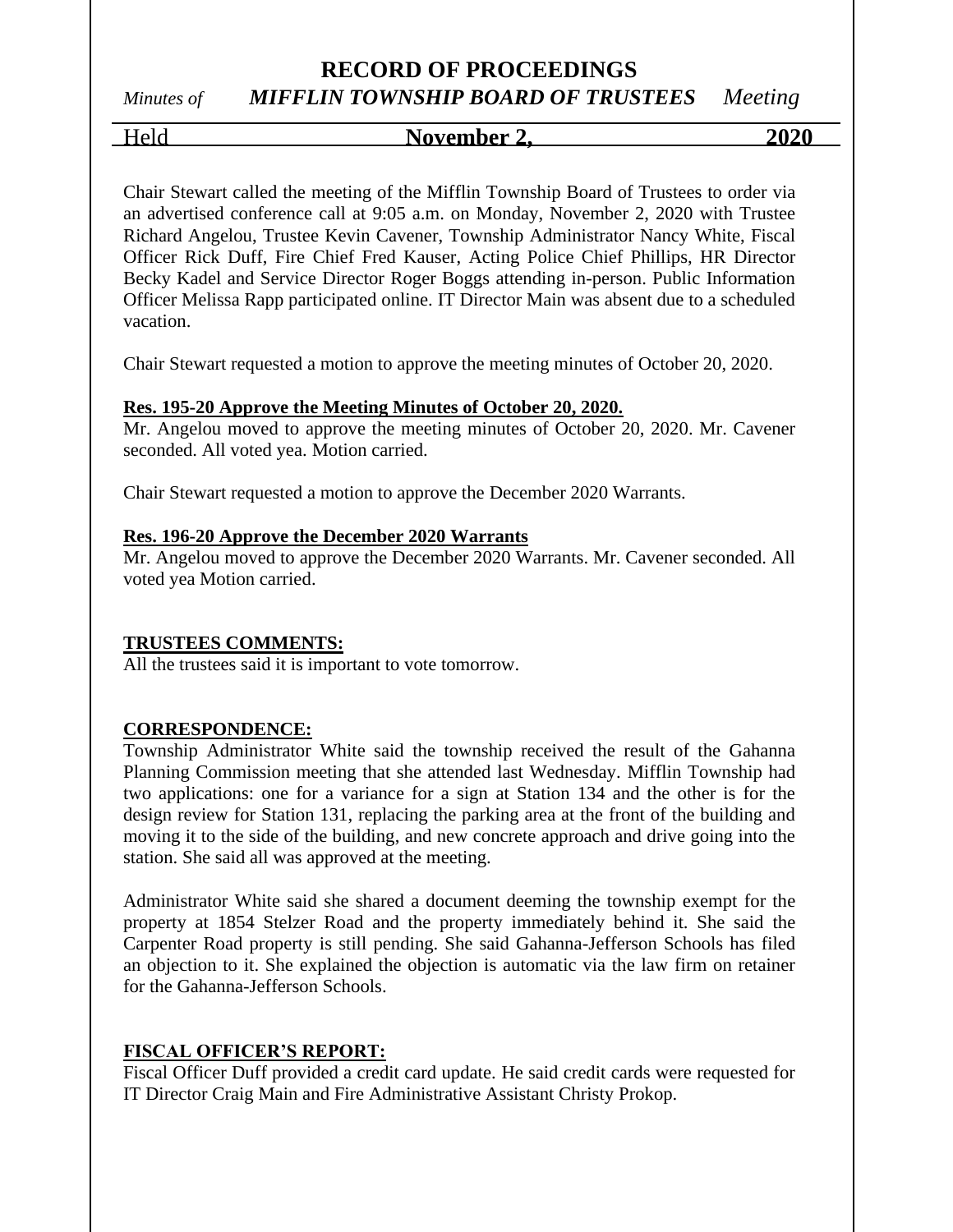### Held **November 2,** 2020

### **Res. 197-20 Approve credit cards with \$500 credit limits for IT Director Craig Main and Fire Administrative Assistant Christy Prokop**

Chair Stewart moved to approve credit cards for the IT Director Craig Main and Fire Administrative Assistant Christy Prokop with credit limits of \$500.00. Mr. Cavener seconded. All voted yea. Motion carried.

Fiscal Officer Duff presented the Adjusted Permanent Appropriation of Funds he would like to submit to the Franklin County Auditor to re-appropriate the funds to reflect the amounts received in to-date and authorizing the full amount of those funds received todate.

Chair Stewart requested a motion to approve the Adjusted Permanent Appropriation of Funds.

### **Res. 198-20 Approved the Adjusted Permanent Appropriation of Funds.**

Mr. Cavener moved to approve the Adjusted Permanent Appropriation of Funds. Mr. Angelou seconded. All voted yea. Motion carried.

Mr. Duff requested an Executive Session per ORC Section 121.22 (G) (1) to consider the appointment, employment, dismissal, discipline, promotion, demotion, or compensation of a public employee or official, or the investigation of charges or complaints against a public employee, official, license, or regulated individual, unless the public employee, official, licensee, or regulated individual requests a public meeting.

### **TOWNSHIP ADMINISTRATOR'S REPORT:**

Township Administrator White said cabinetry is needed for storage in the Fire and Township Admin areas at the Operations Center. She said the cabinetry is not available from the furniture vendor, but it can be supplied by M&M Renovations, who constructed our meeting room furniture. She requested approval to purchase cabinetry from M&M Renovations in the total amount not to exceed \$9,590.00.

### **Res. 199-20 Approve the purchase of cabinetry for the Operations Center from M&M Renovations in the total amount not to exceed \$9,590.00.**

Chair Stewart approved the purchase of cabinetry for the Operations Center from M&M Renovations in the total amount not to exceed \$9,590.00. Mr. Angelou seconded. All voted yea. Motion carried.

Township Administrator White requested carpet replacement in the Township meeting hall, small conference room and north lobby area. She said patterned carpet squares will be purchased. She said the squares are a better option as they can be replaced if they become stained versus having to replace the entire carpeted area. She said the acoustics in the room are not ideal. For less echo in the room, she said the carpet squares will be a better option than hardwood. She said it is a good time to replace the carpet while the room is not being used on a regular basis due to COVID19. However, she said she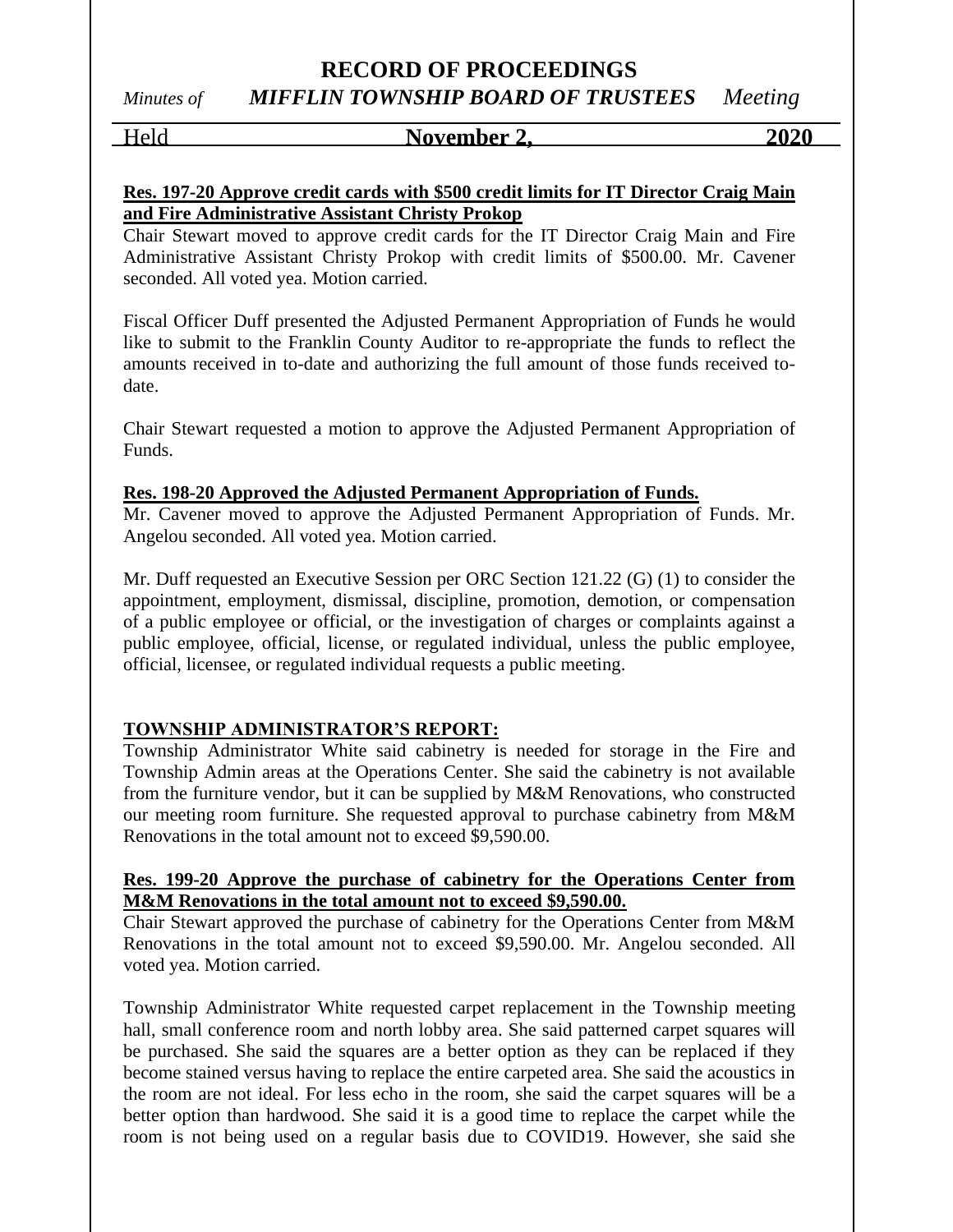# Held **November 2, 2020**

expects the room to be used frequently once the pandemic is over. There was discussion about the need for chapel space and whether the meeting hall could be used for that purpose in the future, and other meetings. Mr. Cavener requested Mr. Boggs research the fee that could be charged in order to recoup the carpet purchase.

### **Res. 200-20 Approve the purchase of replacement carpet for the meeting hall, small conference room and north lobby area in the amount not to exceed \$8,000.**

Mr. Cavener moved to approve the purchase of replacement carpet for the meeting hall, small conference room and north lobby area in the amount not to exceed \$8,000. Mr. Angelou seconded. All voted yea. Motion carried.

Township Administrator White said at the trustees meeting held on October 20, 2020, she gave the trustees information, contracts, etc. about the purchasing the two properties in the unincorporated area for Station 132, 2458 Agler Road and 2872 Northglen Drive, and the property at 384 W. Johnstown Road and a lease for the current owner. She requested an approval to purchase the properties and an approval of the lease agreement in order to move forward with those items.

### **Res. 201-20 Approve the purchases of properties at 2458 Agler Road, 2872 Northglen Drive, 384 W. Johnstown Road and the lease agreement for 384 W. Johnstown Road.**

Mr. Angelou moved to approve the purchases of properties at 2458 Agler Road, 2872 Northglen Drive, 384 W. Johnstown Road and the lease agreement for 384 W. Johnstown Road. Mr. Angelou seconded. All voted yea. Motion carried.

Administrator White requested an Executive Session per ORC Section 121.22 (G) (2) Purpose: to consider the purchase of property for public purposes, the sale of property at competitive bidding, or the sale or other disposition of unneeded, obsolete, or unfit-foruse property in accordance with section 505.10 of the Revised Code, if premature disclosure of information would give an unfair competitive or bargaining advantage to a person whose personal, private interest is adverse to the general public interest.

Township Administrator White requested clarification on the hazard allotment vacation time for the newly hired employees, in the Police department and Service Department, as to whether they should be given the entire allotment of hours. It was determined they should receive the same amount as everyone else as they have been working through the pandemic also.

Township Administrator White reminded everyone that at the next meeting on November  $17<sup>th</sup>$ , the meeting will include the swearing in ceremony for promoted Fire personnel, recognition of police officer Matthew Peddicord, the recognition of a Gahanna police officer and Chief Price's retirement celebration.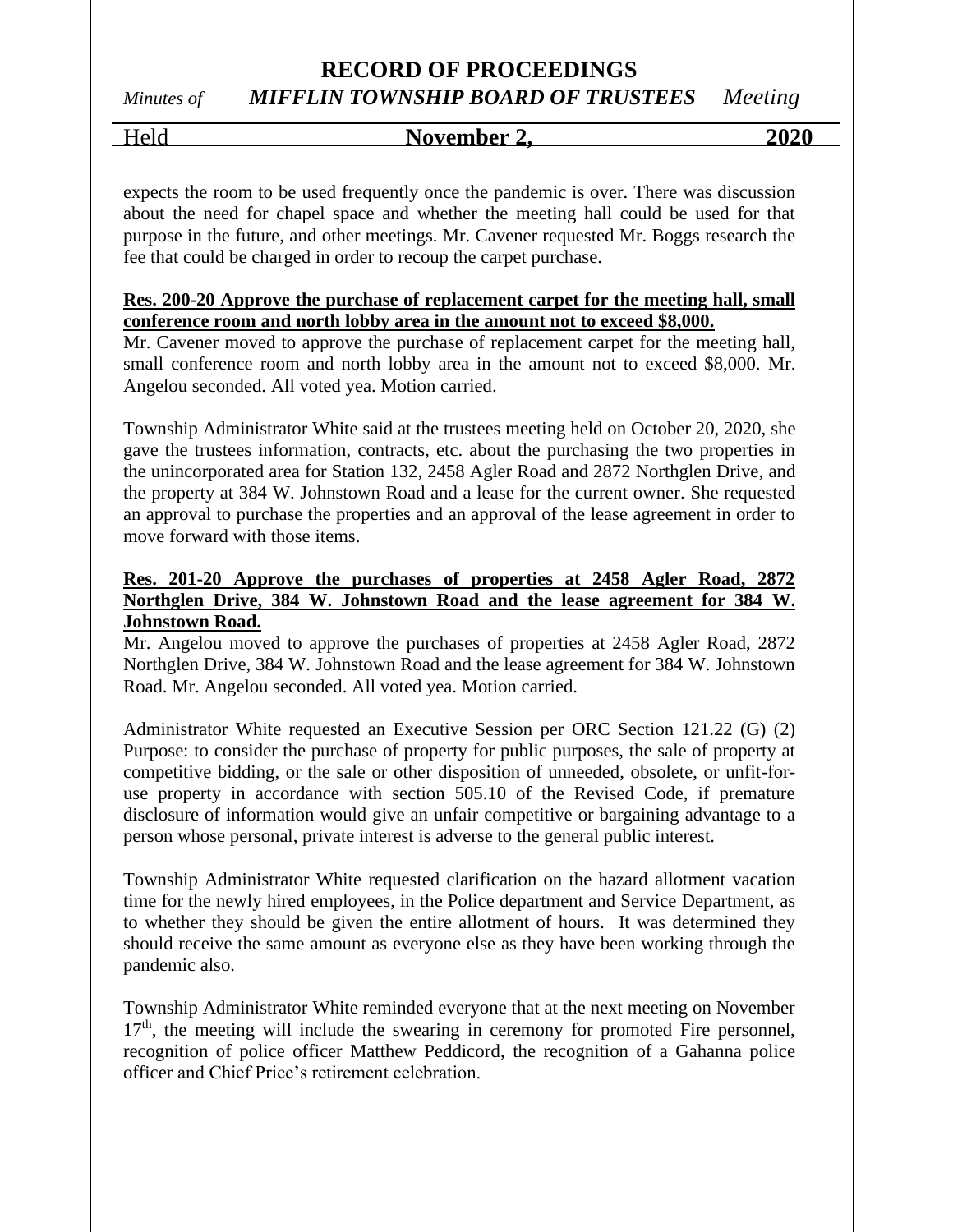### Held **November 2, 2020**

### **HUMAN RESOURCES:**

Ms. Kadel asked if there were any questions about the Performance Evaluation Measures Update project plan proposal that was included in the trustees' packets. She said she expects the full launch by April 9, 2021. She said she plans to link the performance measures to the job descriptions and therefore will review and update them for accuracy as a part of the project. She said there will be training on the updated system with an emphasis on the importance of providing a substantive, objective and accurate review.

Ms. Kadel reviewed the Credential Audit Report with the trustees. She said she added information on the credentialing of the Fire Administration Chiefs which she'll provide after the meeting. Upon inquiry, Ms. Kadel said it is ultimately each employee's responsibility to keep his/her certifications up to date but that it is a recommended practice to store them in one central location and monitor them regularly. She said the next step is to enter all employees' credentials into Paycor.

Chair Stewart questioned Acting Chief Phillips whether hiring should have a prerequisite of shotgun and taser certifications. Phillips advised against it as not all jurisdictions require it. She said it is best to train them upon hiring rather than making it a prerequisite.

Ms. Kadel said she has updated the COVID19 policy and it is being reviewed by the department heads and the Township Administrator prior to distribution.

### **PUBLIC INFORMATION OFFICER:**

Ms. Rapp said she has posted a lot to social media: clean up days, Drake Road, Stormwater Management, COVID19 safety tips and CPR training.

Ms. Rapp showed examples of a logo for the township. The trustees requested she schedule a separate meeting to discuss it.

### **SERVICE:**

Mr. Boggs said the reconstruction of Drake Road has been completed. He said he is working with Mr. Mullinax of the Franklin Co. Engineer's Office to reduce the berm, which is too high and would impede drainage. He said the residents he has spoken with are happy with Drake Road, but some have expressed concerns about speeding occurring on the new road. Mr. Boggs said he is going to research getting a speed hump or speed table, adding signage, and additional patrolling. Mr. Boggs said the speed hump would be a cost to the township. Acting Chief Phillips said they are actively patrolling Drake Road, issuing a citation this week. Phillips said the road is heavily used to access various businesses. Mr. Angelou requested she continue to keep accurate records of the patrolling being done on Drake Road.

Mr. Boggs said the neighborhood clean-up days went very well with more participation than in the past. He said the increased participation may be due to more people being home due to the pandemic. He said the week will conclude with the tire disposal drive.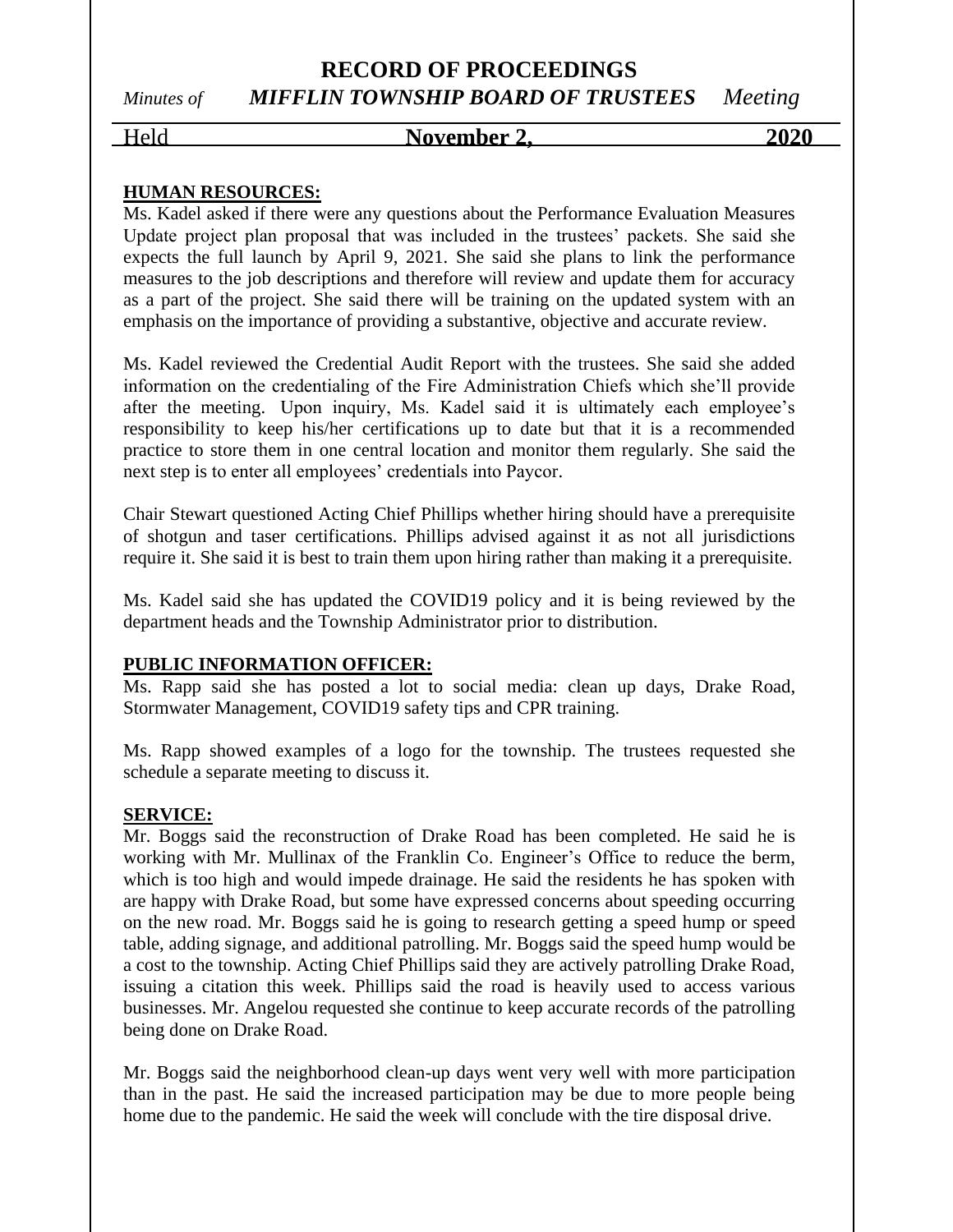# **RECORD OF PROCEEDINGS**

# *Minutes of MIFFLIN TOWNSHIP BOARD OF TRUSTEES Meeting*

Held **November 2, 2020**

Mr. Boggs requested the approval of the HVAC preventative maintenance agreement with Speer Mechanical in the amount of \$13,428.00. He explained that although the price is more than DeBra Kuempel by \$672, the service is superior in that they will get all of the work done at once, rather than piece meal.

### **Res. 201-20 Approve the HVAC preventative maintenance agreement with Speer Mechanical in the amount of \$13,428.00.**

Mr. Angelou moved to approve the HVAC preventative maintenance agreement with Speer Mechanical in the amount of \$13,428.00. Mr. Cavener seconded. All voted yea. Motion carried. (See Referral File.)

Mr. Boggs said Leonard Park drainage has been maintained by the township. He said due to the recent property purchases in the area, several lot owners are requesting the drainage ditches cleared or catch basins be installed right away. He said he is concerned about the time required, limited expertise and lack of manpower to do so. He said he will speak with the county drainage engineer to determine the best plan which may be to subcontract the work. Chair Stewart requested that Mr. Boggs return after his meeting with the engineer to give recommendations as to how this should be handled.

### **CODE:**

Mr. Boggs requested the following five properties have their code violations placed as a lien on the tax duplicate totaling \$1,500.00 for grass mowing:

| 1. 3703 Genessee Avenue | \$300 |
|-------------------------|-------|
| 2. 2704 Ferris Road     | \$300 |

| 3. | 2634 Baughman Avenue | \$300 |
|----|----------------------|-------|
|    |                      |       |

4. 2020 Stelzer Road \$300

5. 3790 Armuth Avenue \$300

### **Res. 202-20 Approve the listed five properties to be placed on the tax duplicate totaling \$1,500 for grass mowing.**

Mr. Angelou moved to approve the listed five properties to be placed on the tax duplicate totaling \$1,500 for grass mowing. Mr. Cavener seconded. All voted yea. Motion carried.

Mr. Boggs stated that his department continues to tag houses and remove trash from the allies and rights-of-way.

### **POLICE:**

Acting Chief Tammy Phillips requested two fleet vehicles, 2014 Ford Fusion and a 2015 Ford Explorer, along with outdated technology garage and police items be declared as surplus. She said the vehicles will remain in use until replaced.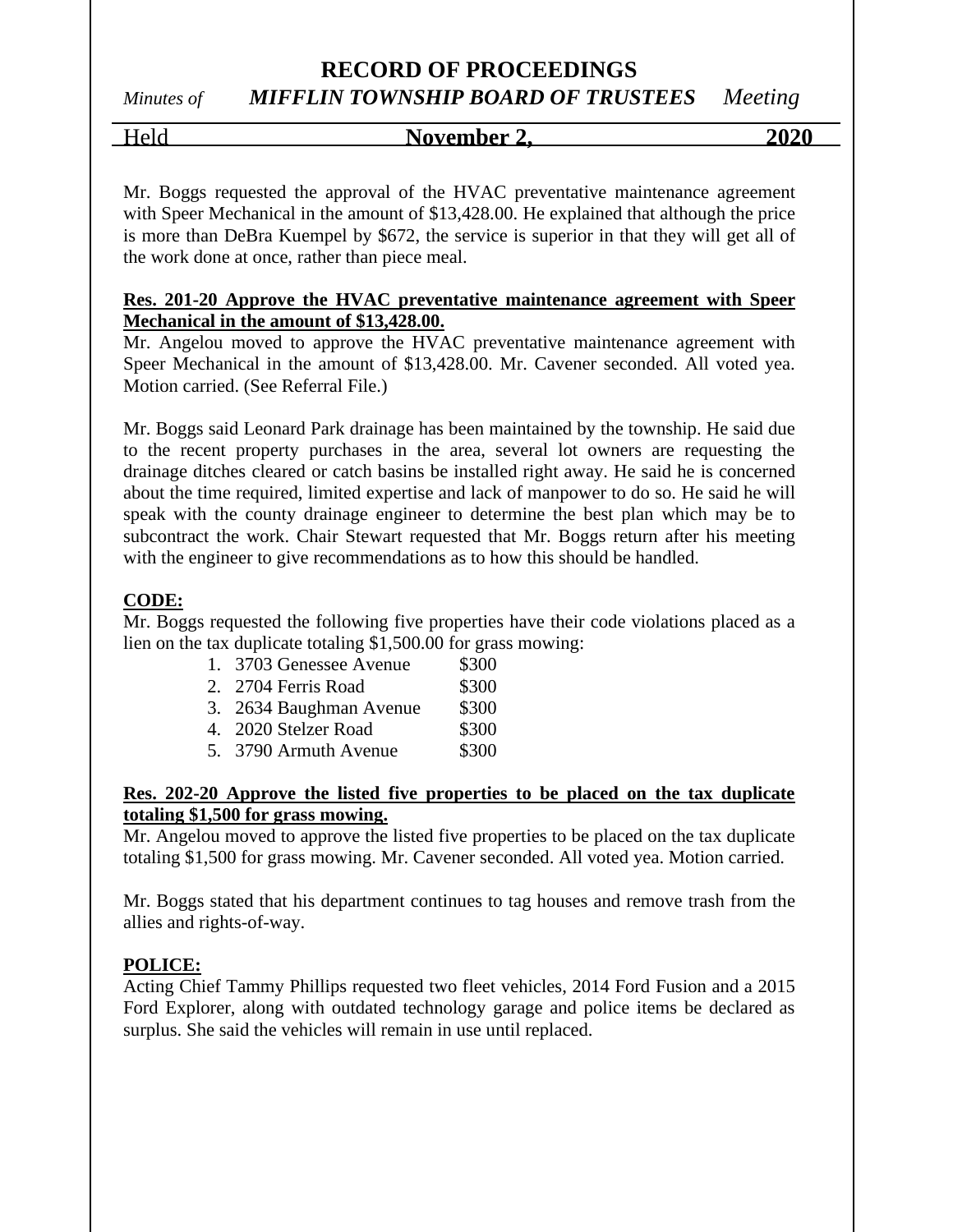### Held **November 2,** 2020

### **Res.203-20 Declare 2014 Ford Fusion and a 2015 Ford Explorer, along with outdated technology garage and police items as surplus.**

Mr. Cavener moved to declare the 2014 Ford Fusion and a 2015 Ford Explorer, and outdated technology garage and police items as surplus. The vehicles are to remain in use until they are replaced. Mr. Angelou seconded. All voted yea. (See Referral File.)

Acting Chief Phillips requested approval of the proposed pay scale increase, superseding all other Police pay scales, effective December 20,2020 (January 1, 2021 payroll). She said she has worked very closely with Fiscal Officer Duff and has determined the budget will allow it. Mr. Cavener said the compensation will reduce the turnover and retain our good officers. She said the proposed pay scale is comparable to the surrounding jurisdictions, however, Mifflin Township's benefits are superior.

### **Res. 204-20 Approve the proposed police pay scale increase, effective December 20, 2020, (January 1, 2021 payroll) which supersedes all other Police pay scales, as recommended by the Acting Police Chief and Fiscal Officer.**

Mr. Cavener moved to approve the proposed police pay scale increase, effective December 20, 2020, (January 1, 2021 payroll) which supersedes all other Police pay scales, as recommended by the Acting Police Chief and Fiscal Officer. Mr. Angelou seconded. All voted yea. Motion carried. (See Referral File.)

Acting Police Chief Phillips provided updates. She said four officers were on patrol on Trick or Treat night, October 29<sup>th</sup>; no candy was distributed due to the pandemic. She said an officer represented the township at a Trunk or Treat community event on October  $31<sup>st</sup>$ . She said the riot equipment has been received and thanked the trustees for it. She said 46 OVI arrests were made during the fiscal year, rivaling that of larger agencies. She said they continue to patrol Drake Road. She said accolades were received for officer Cheyenne Hughes work at the Gahanna-Jefferson teachers protest. Phillips read a citizen's letter complimenting the professional conduct of Officer Hardway.

### **FIRE DIVISION:**

Chief Kauser explained the hiring process for firefighters. Chief Kauser requested approval to provisionally appoint 9 full-time firefighter candidates contingent on their successful completion of an OPFDPF Medical Physical, comprehensive Psychological Examination through the Division Psychologist and written acceptance of job description conditions. The nine candidates are as follows:

- 1. Jackson Blackstone
- 2. Thomas Coyne
- 3. Devon Lee
- 4. Nicholas Leidheiser
- 5. Nicholas Marcum
- 6. Jacob Naro
- 7. Henry Oberling
- 8. Greg Parks
- 9. Marcus Rieneke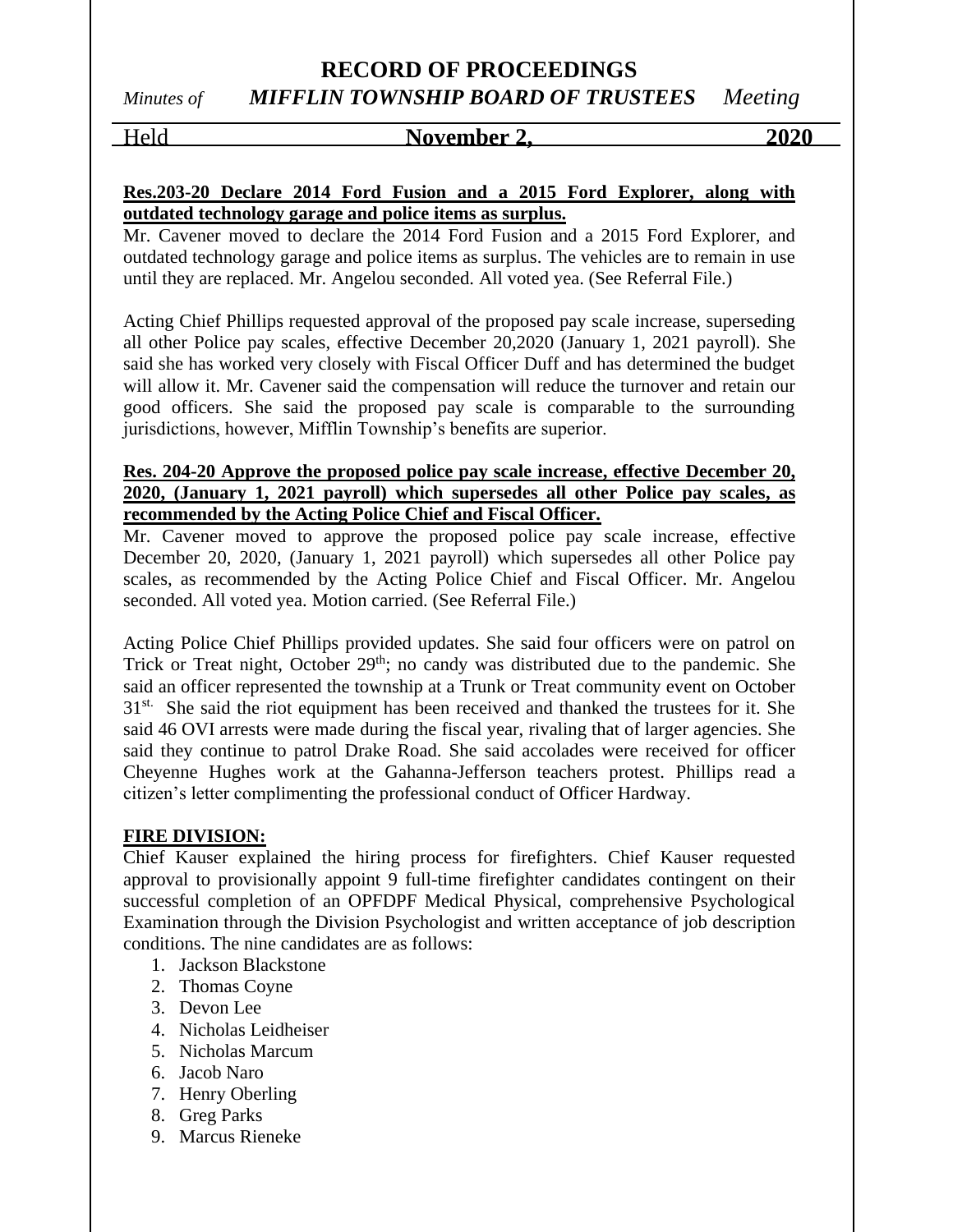## Held **November 2, 2020**

### **Res. 205-20 Approve to provisionally appoint nine full-time firefighter candidates.**

Chair Stewart moved to approve to provisionally appoint nine full-time firefighter candidates. Mr. Cavener seconded. All voted yea. Motion carried. (See Referral File.)

Chief Kauser requested the approval to purchase  $4<sup>th</sup>$  quarter EMS supplies from Bound Tree in the amount of \$34,512.02.

### **Res. 206-20 Approve the purchase of 4th quarter EMS supplies from Bound Tree in the amount of \$34,512.02.**

Chair Stewart moved to approve the purchase of  $4<sup>th</sup>$  quarter EMS supplies from Bound Tree in the amount of \$34,512.02. Mr. Cavener seconded. Chair Stewart and Mr. Cavener voted yea. Mr. Angelou abstained. Motion carried. (See Referral File.)

### **OPERATIONS CENTER:**

Chief Kauser explained the need for a Construction Manager At Risk (CMAR). He said selection was narrowed to five candidate firms with the finalist being Elford Construction. He said an Agreement is expected to be presented at the next Board of Trustees meeting.

Chief Kauser requested approval to provisionally award the CMAR contract to Elford Construction.

### **Res. 207-20 Approve the provisional award of the CMAR contract to Elford Construction.**

Chair Stewart moved to approve the provisional award of the CMAR contract to Elford Construction. Mr. Angelou seconded. All voted yea. Motion carried.

Chief Kauser provided updates to the trustees.

Chief Kauser requested an Executive Session per ORC Section 121.22 (G) (2) Purpose: to consider the purchase of property for public purposes, the sale of property at competitive bidding, or the sale or other disposition of unneeded, obsolete, or unfit-foruse property in accordance with section 505.10 of the Revised Code, if premature disclosure of information would give an unfair competitive or bargaining advantage to a person whose personal, private interest is adverse to the general public interest.

### **MIFFLIN DISPATCH:**

No requests.

**MIFFLIN TECHNOLOGY:**

No requests.

### **OLD BUSINESS:**

None.